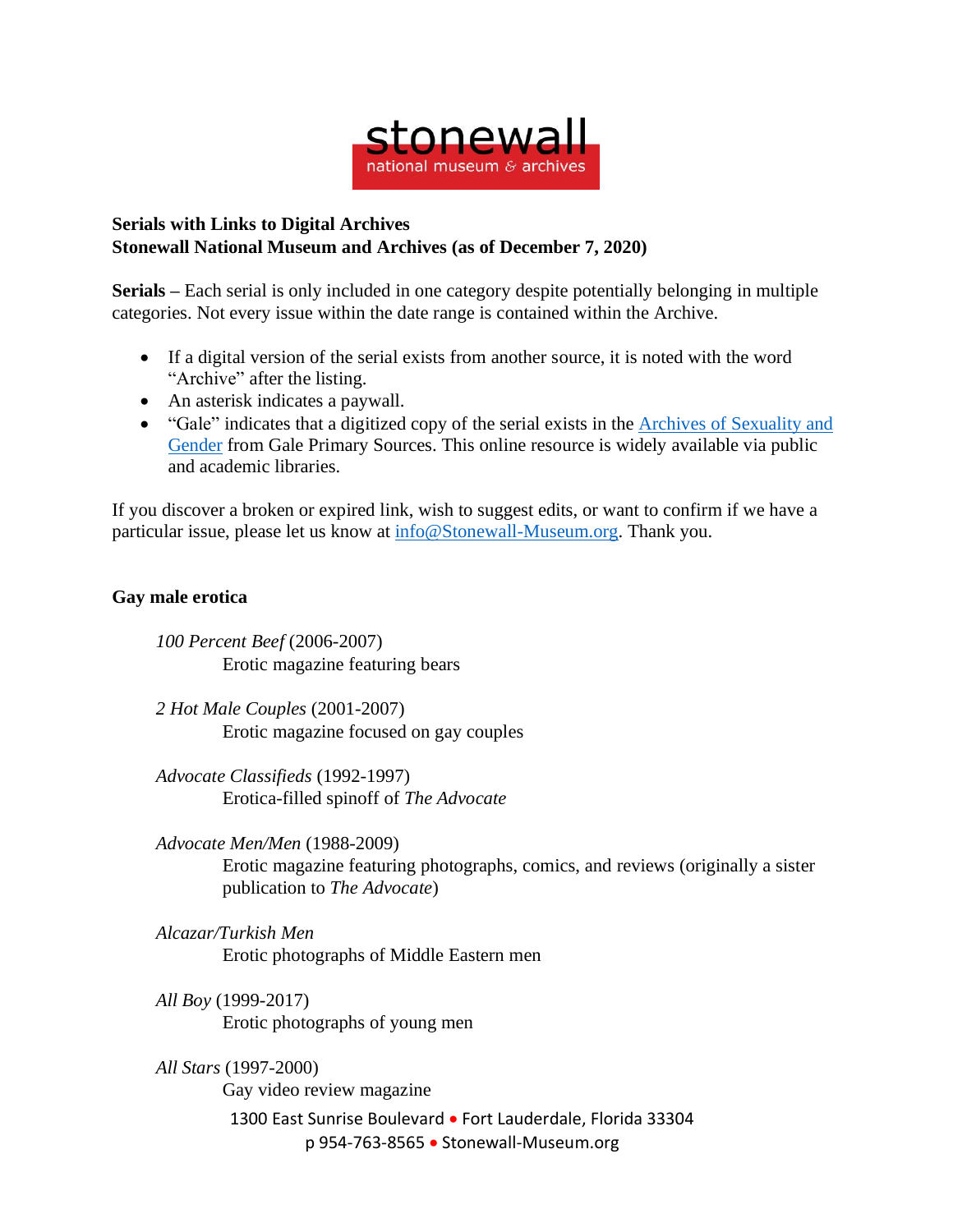## *Alternate*

*Amigo/French Male Erotica* Dutch erotic magazine of photographs

*Bad Puppy* (2002-2017) Erotic magazine featuring "young tough guys"

*Beau* (1989-2002)

*Beau Presents and Beau Specials* (1995-2002)

*Bel Ami/Mandate Presents* (1996-2007) Catalog of Bel Ami and Falcon International models and videos

*Black Inches* (1988-2002) Erotic magazine with photos, stories, and reviews featuring African-American men

*Blueboy* (1976-2007) Gay lifestyle, entertainment, and erotica magazine [Archive](https://archive.org/details/BlueboySept1984Vol91) (September 1984) [Archive](https://archive.org/details/BlueboyVol10No6/mode/2up) (January 1987)

*Body* (1972-1980)

*Bolt* (1987-1991) Erotic photographs of young men, articles, and reviews

*Catalina Video* (1994-1997) Catalog of Catalina Video

*Chiron Rising* (1989-2002) Erotic magazine with photographs and stories featuring older men

*Colt Men* (1975-2000) Erotic magazine published by Colt Studio

*Colt Studio Presents* (1978-2000) Erotic magazine published by Colt Studio

*CR Classics* (1994 – 1996) Erotic magazine with photographs and stories featuring older men

> 1300 East Sunrise Boulevard · Fort Lauderdale, Florida 33304 p 954-763-8565 • Stonewall-Museum.org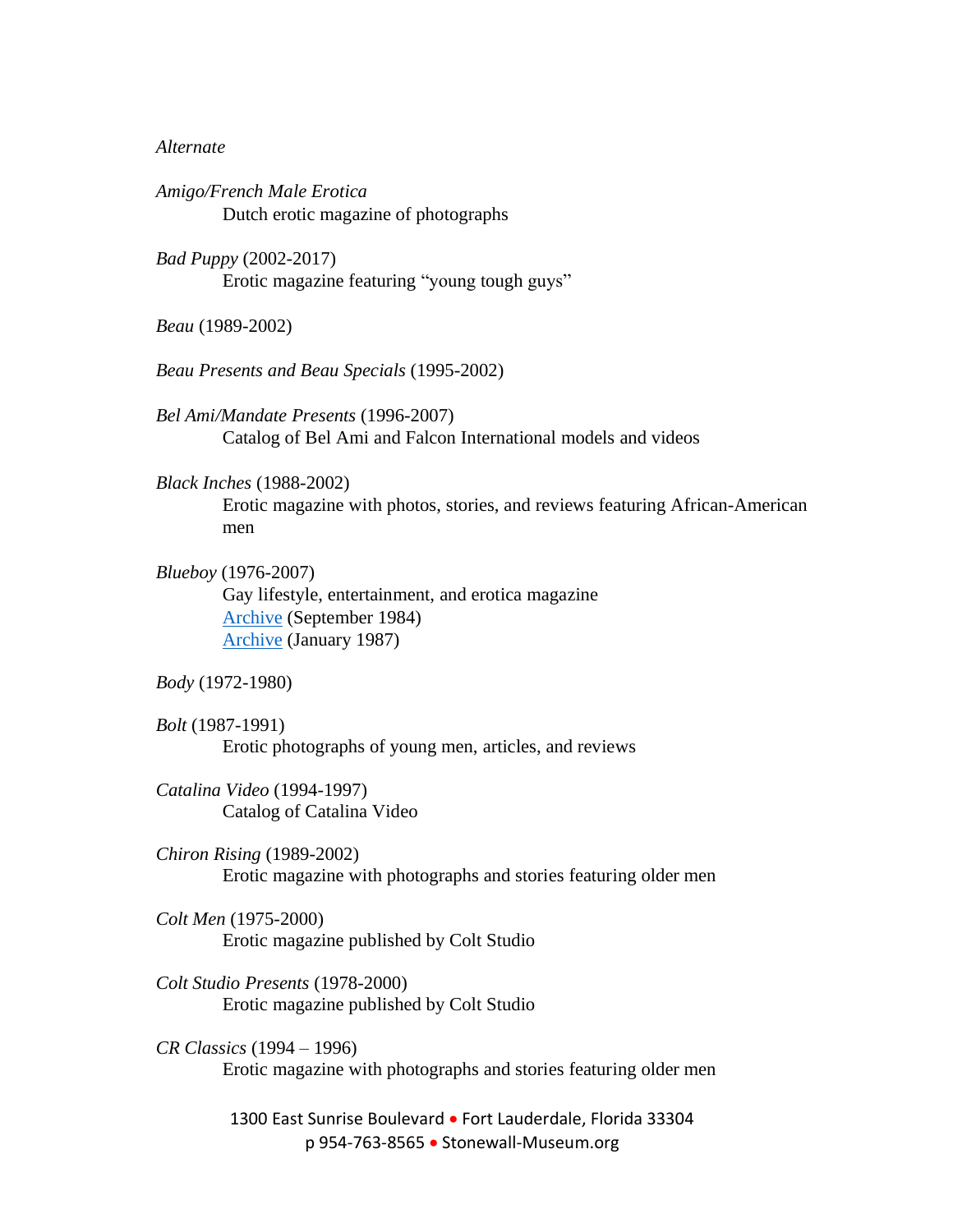*Cuming Up* (1989-1995)

*Cybersocket* (1999-2007) Guide to online gay erotica

*Daddy: The Magazine* (1993-1996) Erotic magazine filled with daddy-related photos, stories, and ads

*Defi* (French) (1994)

*Dick* (undated)

*Dude* (1987-2003) Erotic magazine with photos and reviews

*Euro Boy* (1989-1996) Erotic magazine with photos of young men

*Euro Guy* (1997-1999) Erotic magazine with photos of young men

*Falcon* (various titles) (1978 to present) Erotic magazine published by Falcon Studios

*First Hand* (1980-1997) Erotic stories, photographs, and ads

*Freshmen* (1991-2009) Erotic magazine with photographs of younger men, reviews, and fiction

*FQ Foreskin Quarterly* (1984-2000) Foreskin fetish magazine

*Friction* (1990-1992) Erotic magazine for "men who dare"

*Golden Boys* (1967-1969) Erotic magazine with photographs of younger men

*Guys Magazine* (1989-1998) Erotic magazine with photographs and articles

*Handjobs Magazine* (1994-2001) Erotic stories, illustrations, and photographs

> 1300 East Sunrise Boulevard · Fort Lauderdale, Florida 33304 p 954-763-8565 • Stonewall-Museum.org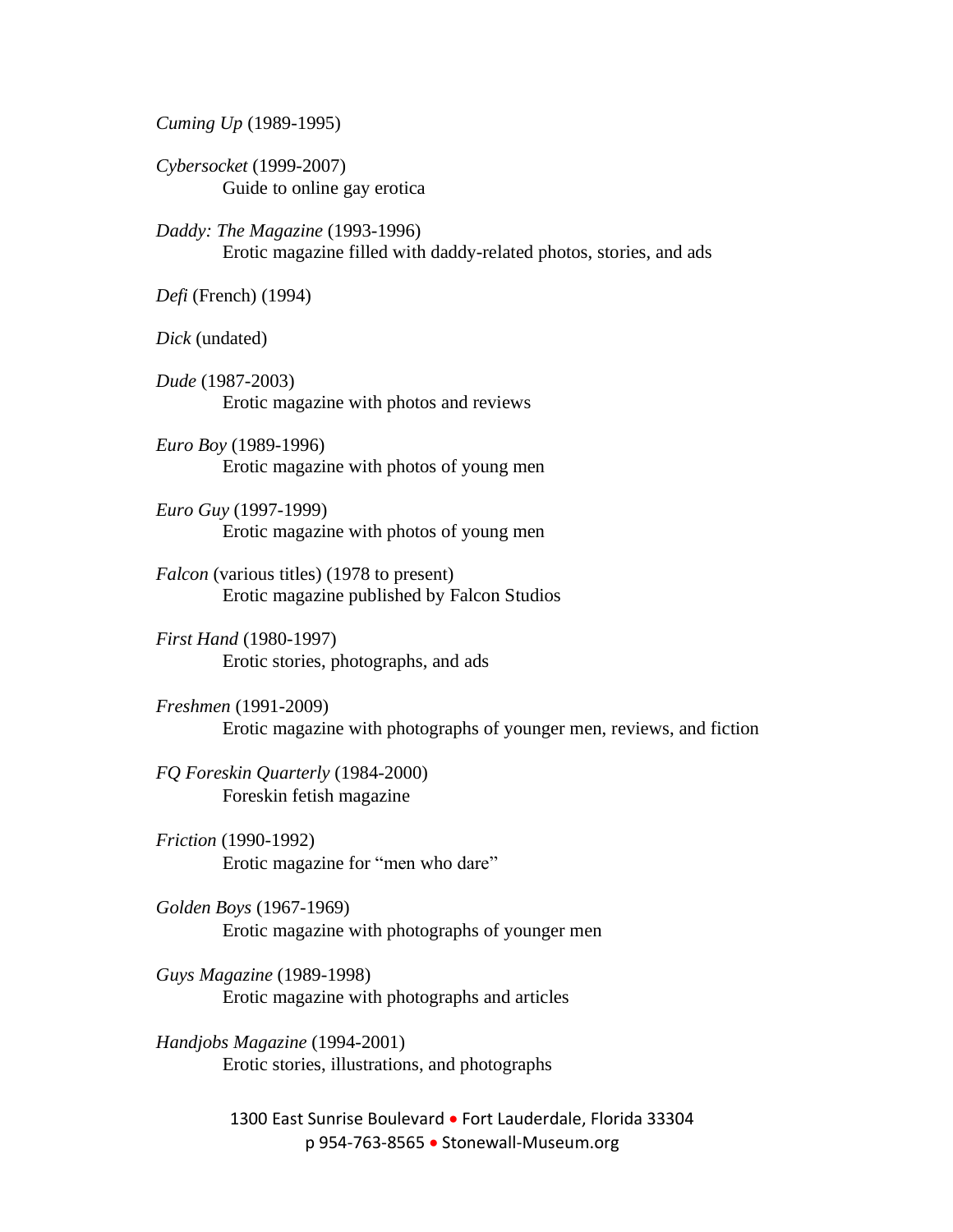*Heat* (1989-1992) Erotic magazine with photographs and articles

*Hombres* (1989-1992)

*Hombres Latinos* (1995-1998) Erotic magazine featuring Latinos

*Honcho* (1978-2009) Erotic magazine featuring "macho" men

*Hot Male Review* (1988-1996) Erotic magazine with photographs and reviews

*Inches* (1985-2012) Erotic magazine with photographs and articles

*Indulge for Men* (1994-2003) Erotic magazine with photographs, articles, and reviews

*In Touch* (1973-2004) Erotic magazine with photographs, articles, and reviews

*Jock* (1985-2003) Erotic magazine featuring jocks *Just Men* (1982-1987) Erotic magazine with photographs, reviews, and profiles

*Just Us Boys* (2009-2011) Erotic magazine with advertisements, interviews, and profiles [Archive](https://www.justusboys.com/magazine.html) (uncertain dates)

*Latin Inches* (1997-2007) Erotic magazine featuring Latino men

*Machismo* (1993-2007) Erotic magazine featuring Latino men

*Male Insider* (1986-1992) Erotic magazine with photographs of young men, fiction, and articles

*Male Pictorial* (1989-1993) Erotic magazine with photographic spreads and articles (formerly *Men of Advocate Men*)

> 1300 East Sunrise Boulevard • Fort Lauderdale, Florida 33304 p 954-763-8565 • Stonewall-Museum.org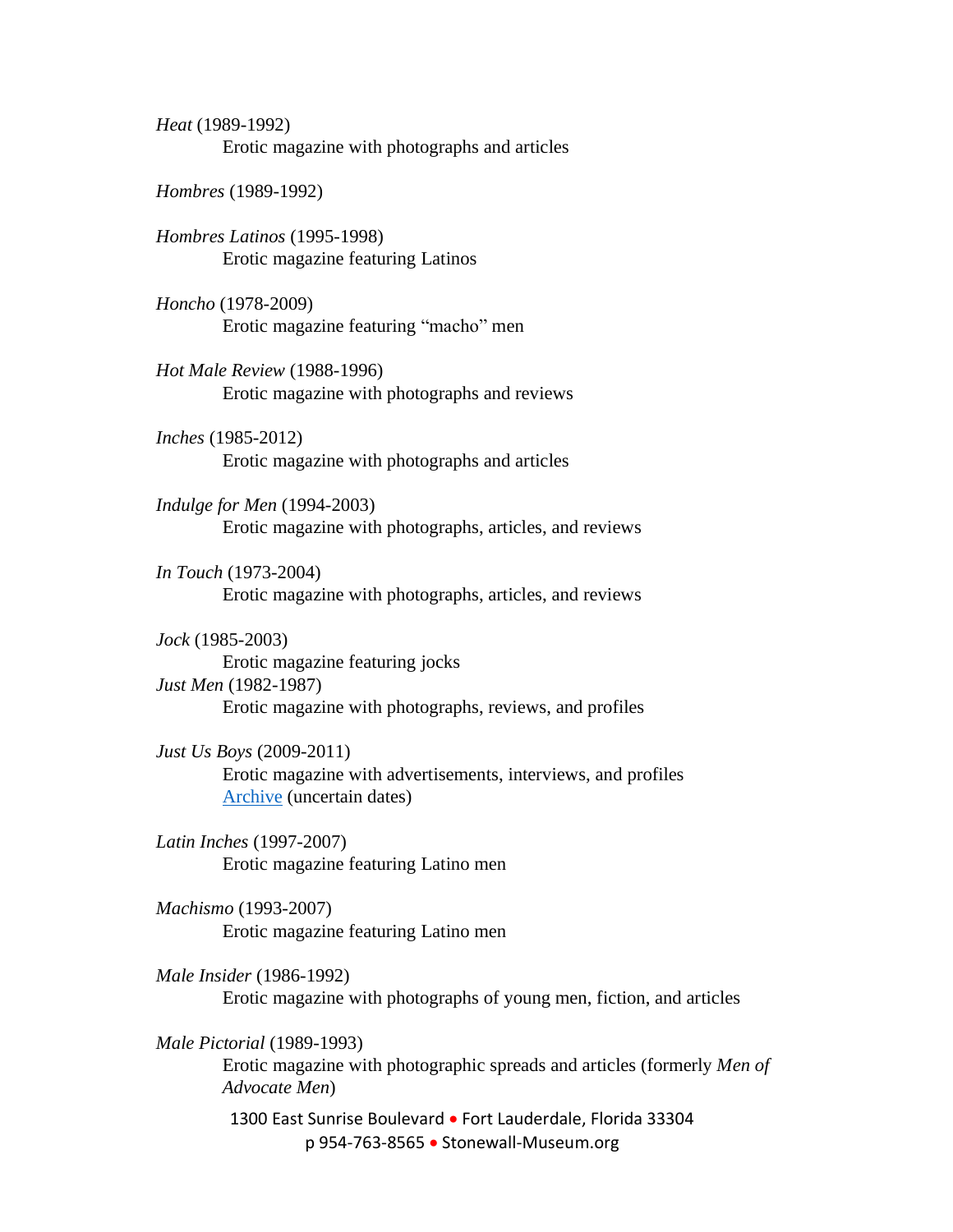*Mandate* (1975-1995) Erotic magazine of photographs, reviews, and entertainment

*Manifest* (1982-1983) Erotic magazine of photographs and fiction

*Manifest Reader* (1988-1999) Erotic magazine of fiction

*Man Power* (1969-1975) Erotic magazine

*Man's Best/ Mega Boys* (1996-2000) Erotic magazine with photographs and articles

*Manscape* (1985-1999) Erotic magazine with photographs and stories

*Manscape 2* (1985-1999) Erotic magazine with photographs and stories

*Manshots* (1988-2000) Erotic video guide with reviews, interviews, and photographs

*Mansize* (2003) Erotic magazine with photographs and articles

*Mantalk* (1992-1998) Erotic magazine with photographs and articles

*Naked* (1994-2001) Erotic magazine

*Naked Real Stories* (2004-2005) Erotic magazine of fiction

*Numbers* (1977-2002) Erotic magazine with photographs and stories

*Obsessions* (1988-1997) Erotic magazine with photographs, articles, and reviews

*Olympus* (1972-1978)

1300 East Sunrise Boulevard • Fort Lauderdale, Florida 33304 p 954-763-8565 • Stonewall-Museum.org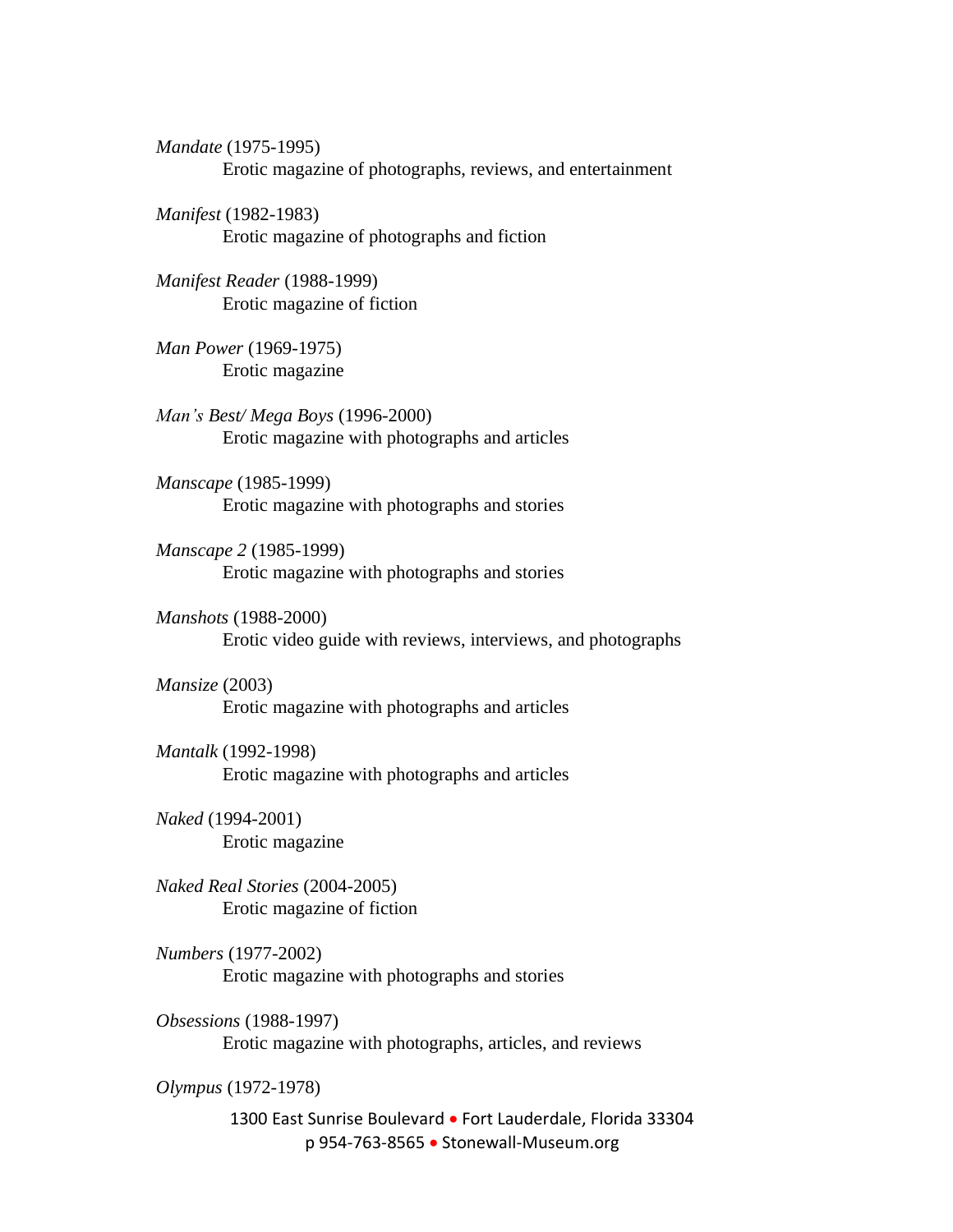Erotic magazine published by Colt Studio

*Playguy* (1976-2010) Erotic magazine with photographs, articles, and reviews

*QQ: Magazine for Gay Guys* (1969-1979) Erotic magazine with photographs, articles, and classifieds

*Rump* (1981-1992) Erotic magazine with photographs and stories

*Savage Male* (1993-1996) Erotic magazine with photographs, articles, and reviews

## **International**

*abOUT* (Canada) LGBT lifestyle, news, and culture magazine

*Arcadie* (France)

Publication of the Association Arcadie, the first French homophile group [Archive](https://proquest.libguides.com/lgbtmagazinearchive) \*

*Attitude* (United Kingdom) (1994-2007) Gay lifestyle magazine

*Babilonia Italia* (Italy) (2007-2008) Gay lifestyle magazine

*Bent* (United Kingdom) (1986-2004) Gay magazine covering entertainment and nightlife

*Bergensnytt* (Norway) Publication of Det Norske Forbundet av 1948, a gay liberation organization Archive (Gale, 1975-1980)

*(not only) Blue* (Australia) (#00 to present) Gay magazine featuring cultural news and erotica

*(not only) Blue Special Issues* (Australia)

*The Body Politic* (Canada) Toronto-based gay liberation newspaper, focusing on politics, history, and culture [Archive](https://archive.org/details/canadianmuseumforhumanrights?and%5B%5D=body+politic&sin=&sort=date) (1971-1987)

> 1300 East Sunrise Boulevard · Fort Lauderdale, Florida 33304 p 954-763-8565 • Stonewall-Museum.org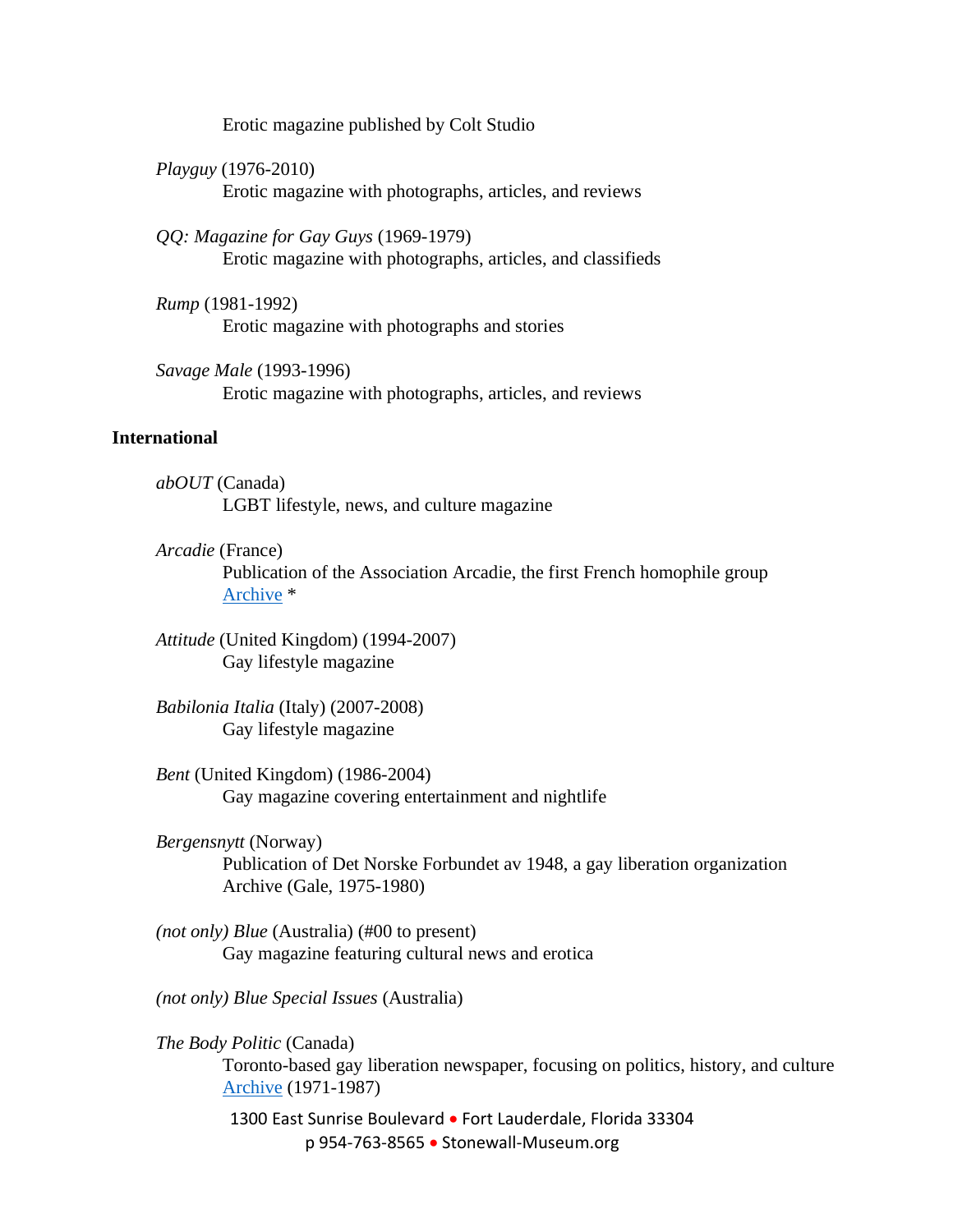*Boyz* (United Kingdom) (2016) Gay magazine covering entertainment and nightlife

*Campaign* (Australia) (1977) Gay newspaper of culture, politics, and listings

*Capital Q* (Australia) (1997 to present) A Sydney-based gay and lesbian newspaper

*Come Together* (United Kingdom) (1971) Newspaper of Britain's Gay Liberation Front

*Die Kappe* (Germany) (1984-1989) Publication of a motorcycle club in Dusseldorf

*DNA* (Australia) (2004-2013) Gay lifestyle magazine

*Esteem* (South Africa) (1992-1995) Gay newspaper-turned-magazine

*Euros* (Germany) (1991-1997) Magazine of gay erotica and photography

*Gay News* (United Kingdom) (1974-1979) Gay liberation newspaper [Archive](http://gaynews.fighting-words.co.uk/) (1972-1972) [Archive](https://proquest.libguides.com/lgbtmagazinearchive) \*

- *Gay Tide* (Canada) (1973-1980) Publication of the Gay Alliance Toward Equality (GATE), a Vancouver-based liberation group
- *Gay Times* (United Kingdom) (1994 to present) Gay magazine of politics, culture, and lifestyle [Archive](https://proquest.libguides.com/lgbtmagazinearchive) \*
- *Him Magazine* (United Kingdom) (1990-1993) Gay magazine of erotica, nightlife, and listings

*Le Berdache* (Canada) (1979-1981) Publication of the Association pour les droits des gais au Québec (ADGQ), a gay rights organization

> 1300 East Sunrise Boulevard • Fort Lauderdale, Florida 33304 p 954-763-8565 • Stonewall-Museum.org